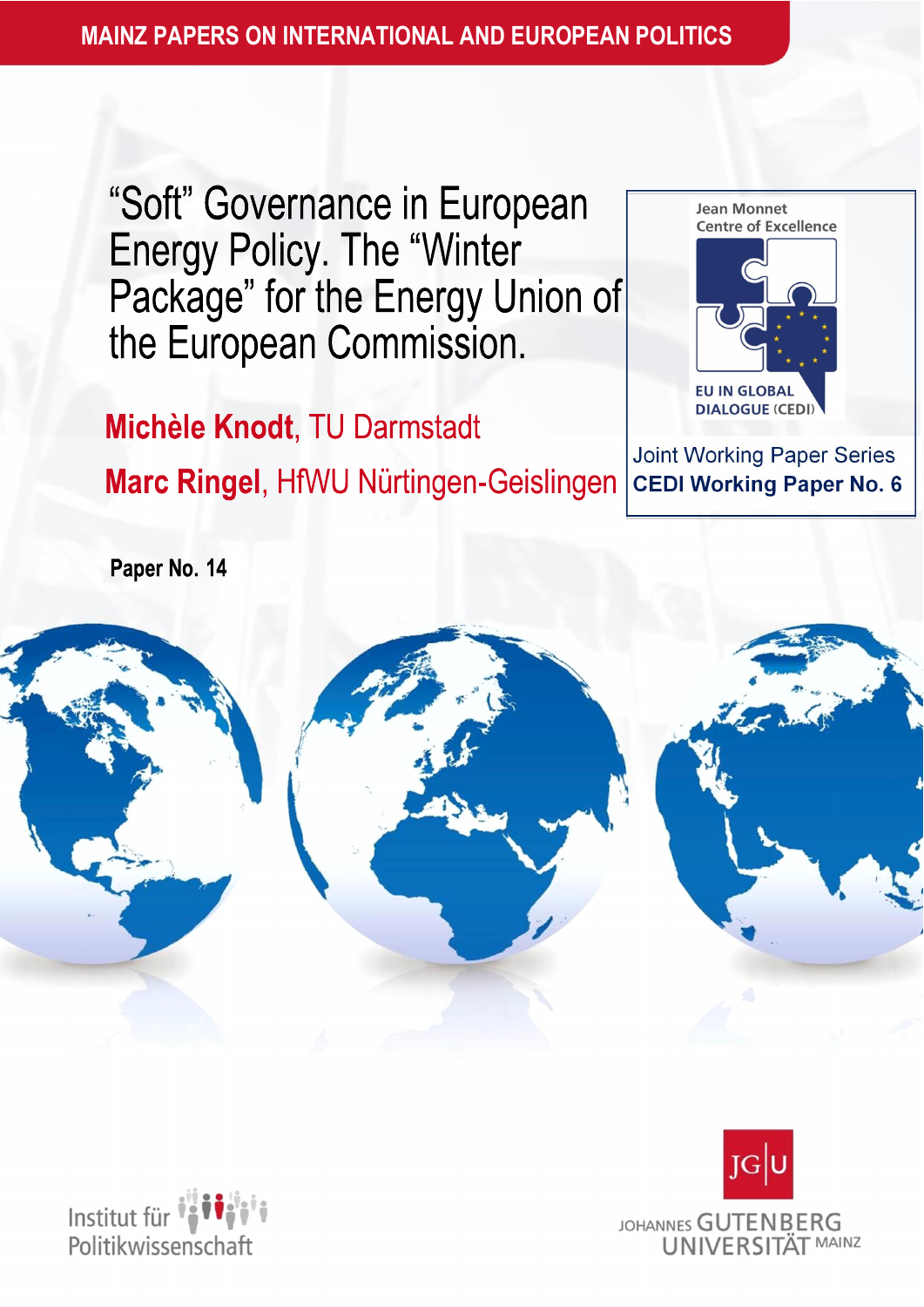#### Mainz Papers on International and European Politics (MPIEP)

ISSN: 2193-6684

Edited by the Chair of International Relations, University of Mainz

Johannes Gutenberg University of Mainz Department of Political Science Chair of International Relations

Georg Forster-Building D-55099 Mainz Phone: +49 (0)6131-39-21051 Fax: +49 (0)6131-39-27109 E-mail: mpiep@uni-mainz.de http://international.politics.uni-mainz.de/

All of the Mainz Papers on International and European Politics are available at: http://www.politik.uni-mainz.de/cms/mpiep.php

Joint Working Paper Series with the Jean Monnet Centre of Excellence "EU in Global Dialogue" (CEDI). All of the CEDI Working Papers are available at: http://www.eu-global-dialogue.eu/working-papers/

Editorial Board: Prof. Arne Niemann Dr. Susan McEwan-Fial

Editorial Assistant: Julia Blöser

Ĭ.

Knodt, Michèle; Ringel, Marc (2017): "Soft" Governance in European Energy Policy. The "Winter Package" for the Energy Union of the European Commission. Joint Working Paper Series of Mainz Papers on International and European Politics (MPIEP) No. 14 and Jean Monnet Centre of Excellence "EU in Global Dialogue" (CEDI) Working Paper Series No. 6. Mainz: Chair of International Relations, Johannes Gutenberg University.

̹2017 Michèle Knodt; Marc Ringel

Michèle Knodt is Jean Monnet Professor ad personam at TU Darmstadt and Director of the Jean Monnet Centre of Excellence "EU in Global Dialogue" (CEDI) Knodt@pg.tu-darmstadt.de

Marc Ringel is Professor for Energy Economics, Energy and Resource Management at University Geislingen and a member of the Team Europe Germany of the European Commission. marc.ringel@hfwu.de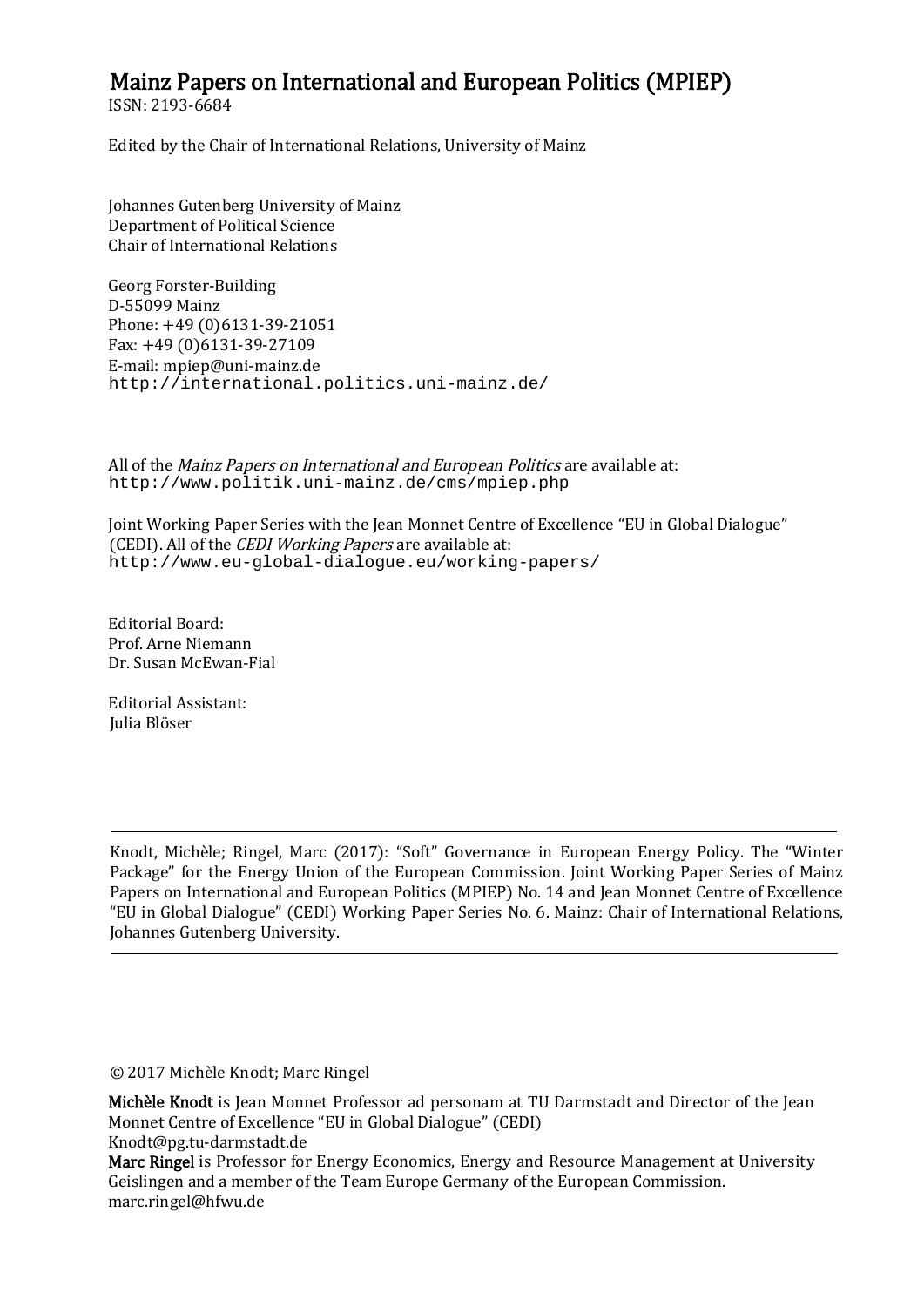# "Soft" Governance in European Energy Policy. The "Winter Package" for the Energy Union of the European Commission.

Michèle Knodt, Marc Ringel

## Abstract

The new governance mechanisms of the European energy policy proposed by the European Commission in its "Winter Package" will contribute to a redefinition of the European energy and climate governance. This contribution reviews the proposal, its supporting documents and overall stakeholder positions along the criteria of governance efficiency, effectiveness and acceptance in order to assess its ability to support the European energy and climate goals. We find that the proposed governance sums up to densely-meshed coordination of policies between the European level and Member States. Compared to the present governance, the enhanced mechanism can draw on significant synergies and reduce administrative costs. Our review of stakeholder positions shows a solid acceptance for enhanced coordination. Nonetheless our review identifies some potential flaws in terms of governance effectiveness: With unspecific or not further nationally attributed targets for 2030, the underlying governance structure can get blurred easily. Second, the proposal foresees in some cases direct corrective action of the European level, in the case Member States lag ambition. This surpasses the method of open coordination or could be seen as case of "harder" soft governance which at the same time conflicts with article 194(2) TFEU (right of Member States to determine their national energy mix). Finally, the local level is left out. The proposal misses to link to on-going local actions like the Sustainable Energy and Climate Action Plans (SECPs) to the overall governance structure.

Keywords:European Union, energy governance, climate and energy policy planning, formal policy coordination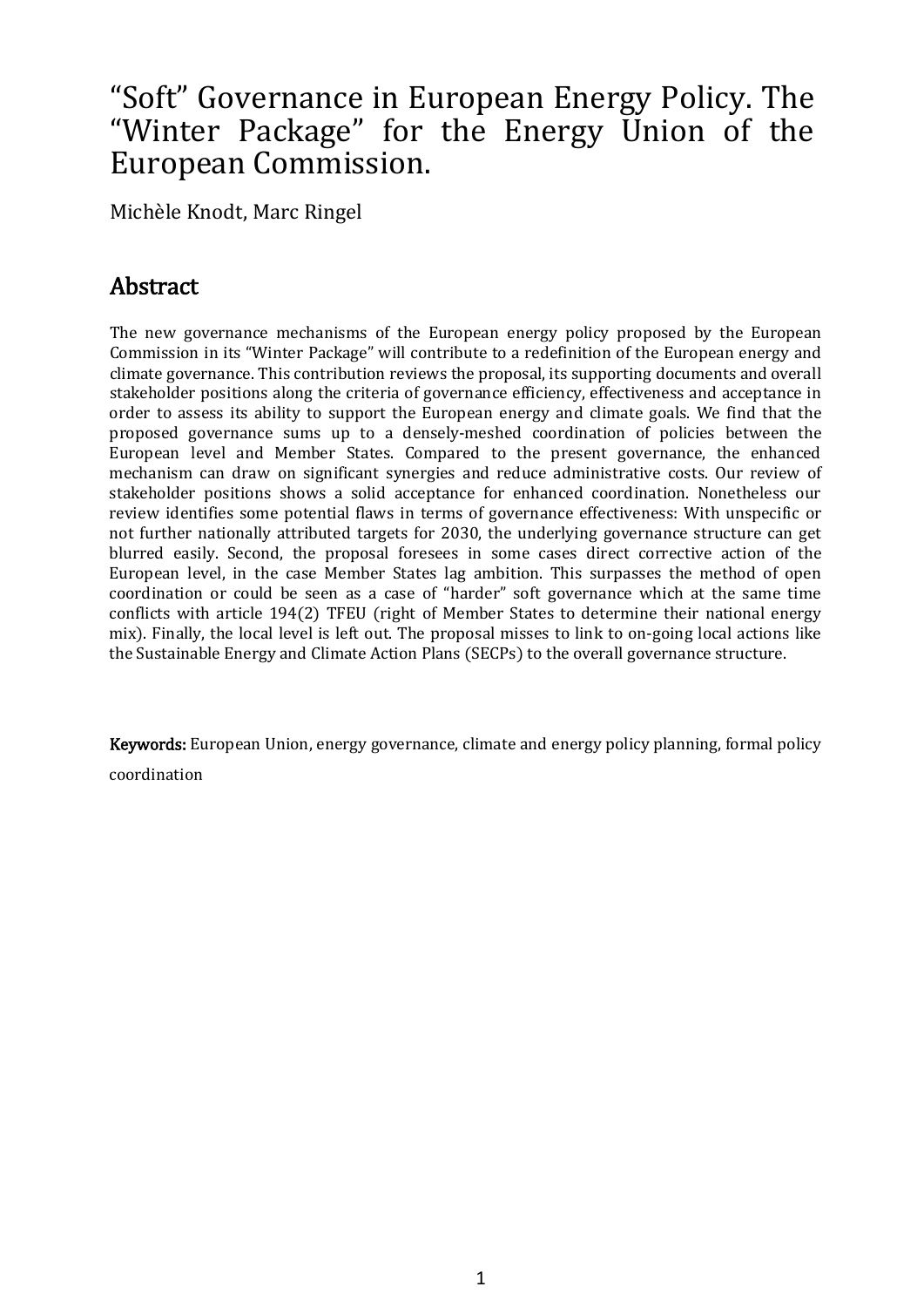# 1. Introduction

Since the last 10 years the European energy policy witnesses a blockade which does not allow the European Union (EU) to swiftly move on in its decarbonisation and  $CO<sub>2</sub>$  reduction strategy. On the one side, member states as Germany and Denmark lead group of environmental and climate friendly governments within the EU and pushed for the decarbonisation strategy of the Commission. On the other side, especially the Visegrád states (Poland, Slovakia, Czech Republic and Hungary) and Bulgaria as well as Rumania under the lead of the Polish government opposed the new targets and insisted on national sovereignty within decisions on their national energy mix, a limited role of the EU and a priority for the goal of energy supply security (Fischer 2014, Knodt 2016, Knodt 2017 forthcoming).

The new elected president of the European Commission, Jean-Claude Juncker, launched the idea of the Energy Union after his election in 2014 and gave a work order to Vice-Commissioner Maroš Šefčovič (responsible for the Energy Union) and Commissioner for Climate Action and Energy, Miguel Arias Cañete to draft a framework for the Energy Union (Fischer/Geden 2015). Obviously, the Commission and Juncker are pushing the project in order to work towards broader mutual consent about all three goals of security of energy supply, sustainability and competiveness within the Energy Union and overcome the blockade. According to article 194 TFEU of the Lisbon Treaty the EU lacks energy competences especially with respect to national policy mix. Still, the European Commission tries to bridge the cleavage with its newest legislation act, the "Clean and Secure Energy for All Europeans" or so-called "winter package" of November 2016. The package is designed to set the goals for the next decades and find a governance mode to nevertheless push Member States in the direction of more ambitious and better coordinated climate and energy policies.

This contribution analyses the draft Governance Regulation of the Energy Union proposed by the Commission and asks if it will be accepted by the actors involved, as well as economically efficient and effective with regard to the governance side.

It is based on a qualitative review of the proposed governance of the European Energy Union. More specifically we review the structures and processes foreseen in the present proposal for energy and climate governance in the EU in a post-2020 framework. Our contribution uses content analysis as its main method. Content analysis allows us to evaluate content from different text sources such as EU official text as well as consultant texts in a systematic and consistent manner. The documents and information sources analysed include primary and secondary sources such as parliamentary hearings, policy reports and stakeholder position papers as well as scientific articles on the larger EU energy and climate policy framework.

The Governance Proposal is part of the so-called "Winter Package" of EU energy policy legislation. It was published on 30 November 2016 by the Commission. The proposal initiates the legislative process which should be concluded in a more or less 18 months period. It contains over 4,500 pages of legislative text and supporting analysis.

As the Commission proposals are highly political and the process of preference building in the Member States has just started, we discarded the method of elite interviews as an adequate instrument at this point in time. However, the literature on content analysis highlights as its main strengths the low level interference by the researcher in the production of data. Thus, its bias is limited and the intersubjective traceability in increased (Früh 2011) which makes it an appropriate instrument for screening and reviewing the input sources.

Subsequent to the analysis of the proposed governance structures and procedures, we present the results of our review. To structure this review we apply three analytical criteria, most commonly used in the analysis of political economics (see e.g. Gillingham 2009; Tietenberg and Lewis 2016):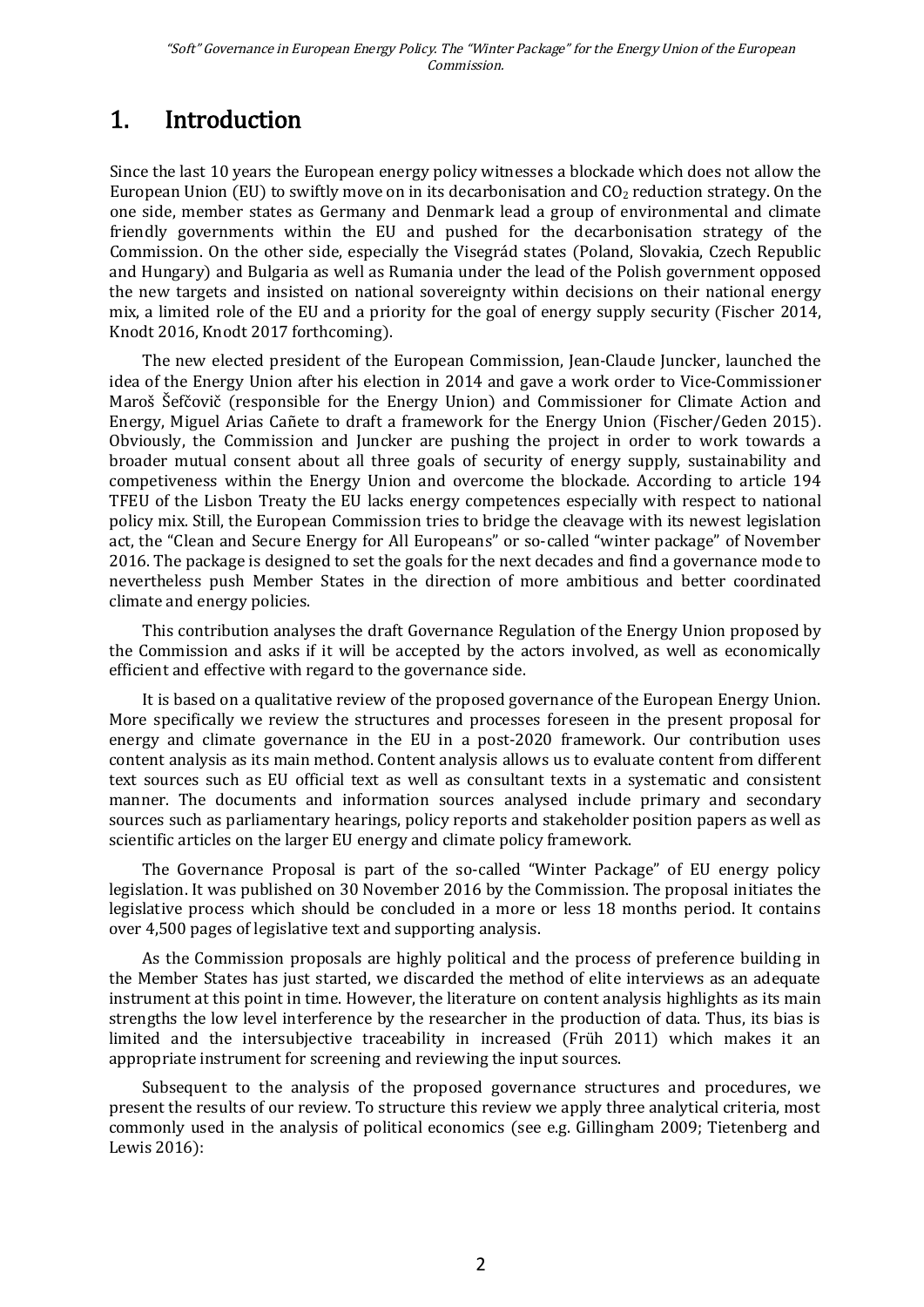- (1) Governance effectiveness structures and processes set in place need to support and eventually safeguard that the overall European climate and energy objectives are met;
- (2) Economic efficiency  $-$  the objectives have to be reached in a cost-efficient manner; that is, the administrative burden posed by governance should optimally be reduced compared to the present status-quo;
- (3) Acceptance of the governance provisions by the relevant actors.

Pursuing this methodology allows us to draw first qualitative corollaries on the present proposal for a European energy and climate governance. On this basis we are able to formulate policy conclusions which can help to support the upcoming negotiation process.

Thus, we start with a first look at the governance of the EUs energy policy in general with special emphasis on soft mode of governance predominantly used in the energy policy of the EU  $($ chapter 2). Chapter 3 turns to the governance of the Energy Union). In order to understand the current legislative proposals by the Commission we present the precursor governance models in energy and climate policies as the National Energy Efficiency Action Plans (NEEAPs) from 2006 and its advancements as well as the "European Semester" (chapter 3.1). The "winter package" is analysed in its formal structure with respect to the proposed governance mode in chapter 3.2. We present the main instruments, the Strategic energy and climate policy planning and short term reporting by the Member States as well as Progress assessment and follow-up of the European Commission. Following our analysis we than present a first tentative evaluation of the governance regulation in terms of our three criteria (i) economic efficiency; (ii) governance effectiveness; and (iii) acceptance by the actors (chapter 4). The contribution end with a summing up of the findings and some policy recommendations in chapter 5.

### 2. European Union energy policy – modes of governance

The European Union is considered to be an organisation "sui generis" when it comes to the way it is governed. The term refers to the unique mix of different mode of governance referring to the broad categories of hierarchy, network and markets. All in all, governance can be described as comprising of interactive arrangements, which rest on "horizontal forms of interaction between actors who have conflicting objectives, but who are sufficiently independent of each other so that neither can impose a solution on the other and yet sufficiently interdependent so that both would lose if no solution were found" (Schmitter, 2002, p.53). In those governance arrangements different kinds of actors, non-state actors as well as supranational actors, cooperate. These forms of liberal governance arrangements aim at "solving societal problems or creating societal opportunities" (Kooiman, 2002, p.73) (Müller/Knodt/Piefer 2015: 18). The range of governance modes reaches from supranational hierarchical governance as we can witness in ordinary legislation which allows for the adoption of legally binding decisions up to forms of soft governance trying to steer without legally binding acts. The mode of governance very much determined by the distribution of competences within a given policy field.

During most of the period of European integration, the European Community and later Union carried out energy measures through secondary legislation without regulating energy policy in the primary law. Only with the 2009 Lisbon Treaty did energy policy enter the treaties as a policy area with its own title. However, this step was not accompanied by any substantial transfer of competences to the supranational level. The treaty, for the first time, delivered a contractual basis for energy policy within the European treaties. Article 194 TFEU defines common objectives and an energy policy at the EU level addressing among others the internal energy market as well as energy efficiency as areas of EU competence. Article 194, 2 states that decisions concerning the energy mix of the member states are not affected. Thus, member states continue to determine the conditions for exploiting their energy resources, their choice among different energy sources and the general structure of their energy supply (Knodt 2017 forthcoming).

In addition, a distinctive feature of energy policy is its 'nexus quality': Energy as a policy field is an almost classical cross-cutting issue, standing in close connection especially to climate policies, but also to development cooperation, research and innovation policies, trade policies, and foreign and security policies. (Müller/Knodt/Piefer 2015: 18). Thus, governance of energy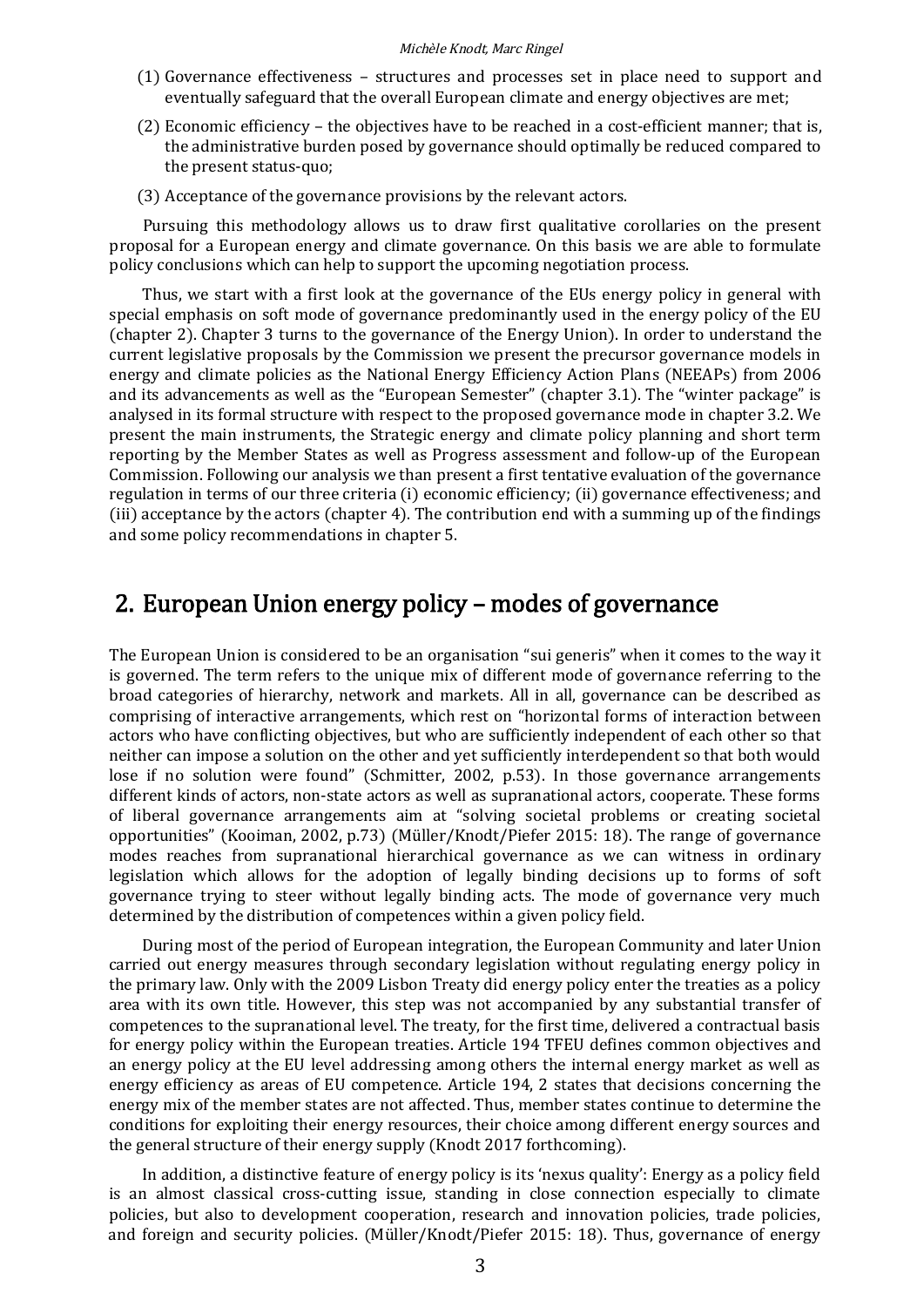policy can also be carried out e.g. referring to the competences of the EU in the policy field of climate change (referring to articles 191 and 192 TFEU). However, this nexus quality had not been taken into account systematically for energy policy with its full consequences and challenges until now.

limited transfer of competences, the lack of competences in respect to policy mix as well as its cross-cutting nature let the EU apply different modes of governance in energy policy. Where decisions are made according to the ordinary legislature process in issues such as the internal energy market, any decision having an effect of the national energy mix have to make use of soft governance.

The most prominent example of a soft mode of governance is the Open Method of Coordination (OMC) which was introduced as new mode of governance in 2000 within the Lisbon Strategy. It should make the EU "the most competitive and dynamic knowledge-based economy in the world capable of sustainable economic growth with more and better jobs and greater social cohesion" (European Council 2000). It rests on the principles of voluntarism, participation and convergence and works with the mechanisms of iteration, setting of standards and learning processes. It uses instruments such a benchmarking, peer-review and best practise. Political coordination, in this case, refers to the understanding of shared goals and key concepts within the EU, while the competence over all the means necessary for the achievement of these targets remains with the member states (Behning 2004). The problem fields in which the OMC is applied span from the stability and growth pact and basics of economic policy to the European employment strategy up to fields such as social exclusion, innovation and immigration (Knodt/ Stoiber 2010). Thus, the OMC rests on a system of coordination through central goal setting and decentral implementation responsibilities (Schmid/Kull 2005). It varies from harder (e.g. Stability and Growth Pact) to softer (e.g. education policy) open modes of coordination (Linsenmann/Meyer 2002: 289).

The OMC was criticized for not provoking profound learning, converging and integration effects (Hartlapp 2009) but encourage limited and selected learning (Linsenmann/Meyer 2002: 290). Mostly, setting up of national plans as well as their implementation are following national paths (Knodt/Stoiber 2010). It seems that this kind of soft governance which is not set up in the shadow of hierarchy and lacks sanction potential does not function well. European advices without sanction potential do not seem to be perceived as orders to act by Member States (Linsenmann/Meyer 2002: 290).

## 3. EnergyUnionGovernance 3.1 Precursor governance models in energy and climate policies

As discussed in section 2, the European Commission consecutively introduced OMC throughout various policy fields. The first regulation to draw open OMC in sustainable energy policies was the Energy Service Directive of 2006. The Directive asks Member States to deliver dedicated amount of energy savings by introducing or up-grading energy efficiency policy measures. Both measures and their impact need to be documented in tri-annual reports, the so-called National Energy Efficiency Action Plans (NEEAPs).

NEEAPs have to be submitted by the Member States to the Commission Services by 20 June 2011, 2014, 2017 and 2020. In turn, the Commission will get back to the Member States with suggestions on how to improve their policies (Coalition for Energy Savings 2013). Whereas the NEEAPs were originally conceived as reporting documents, it became soon obvious that they could be used for structured dialogue on energy efficiency policies between European and Member State level. Recognising this fact, the Commission subsequently asked Member States to consider the NEEAPs as "policy tools" (Suomi 2015). This philosophy was subsequently taken over by the Energy Efficiency Directive (EED), presently under revision (Sajn 2017). In the framework of the EED, a template for the NEEAPs has been established. This allows a structured dialogue on the various provisions between Commission and the Member States.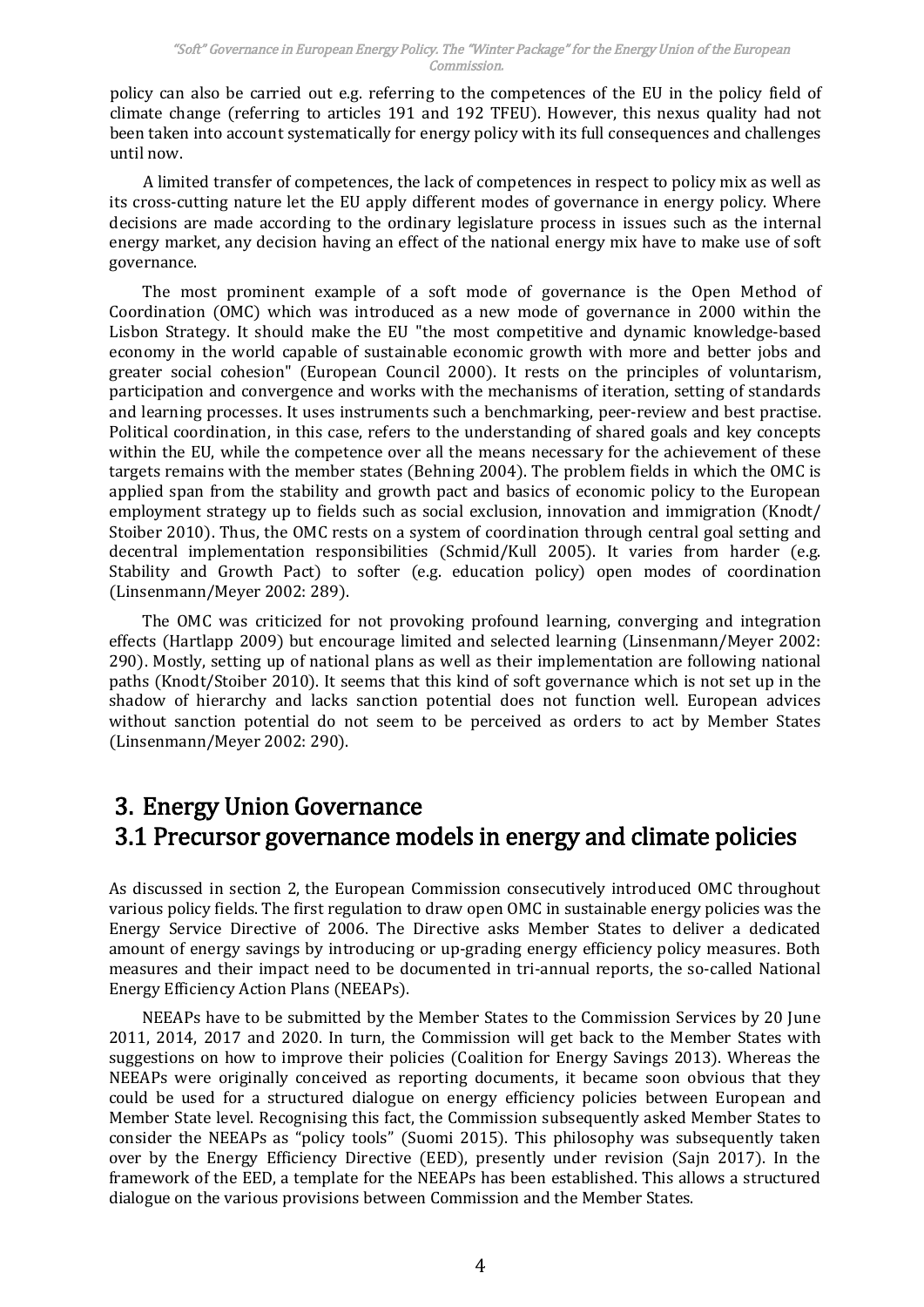Adding to the formal coordination structures in the energy efficiency field, informal coordination was added through the means of the Concerted Actions on the EED and the Buildings Directive (Energy Performance of Buildings Directive, EPBD) which enable biannual informal meetings between Member States and the Commission Services to discuss implementation issues on the Directives and enable peer learning (CA EED 2016; CA EPBD 2016).

The success of OMC and structured dialogues in the energy efficiency policy field led to the up-take of this method in the area of renewable energies (Karlsson-Vinkhuyzen et al. 2012). The Directive on Renewable Energy Sources (RES) largely adopted the same policy instruments (here named NREAPs - National Renewable Energy Action Plans, and "progress reports" thereof) and processes (a Concerted Action on RES) (see Barreto-Gómez et al. 2016).

The energy and climate policy governance received a significant upgrade with the introduction of "climate change and energy sustainability" as one of the five headline targets of the overall macroeconomic Europe 2020 Strategy for smart, sustainable and inclusive growth (da Graça 2012; Helm 2014; Liobikienė and Butkus 2017). An annual cycle of policy coordination process was installed to implement the Europe 2020 objectives and measures. The so-called "European Semester" introduced OMC and a structured dialogue between European and national levels (Stuchlijk 2017). Key means of this exchange are reports to be handed in by the Member States on the set of policy fields. These reports in turn will be screened and commented upon by the Commission. Member States are expected to take into account these recommendations and adapt their subsequent national plans and reports accordingly.

With the coordination of the European Semester, all basic governance aspects were present that have been taken up in the present Energy Union governance. In 2015, the European Commission, Member States and the European Parliament agreed to re-focus the European Semester stronger on economic and fiscal coordination, following the lessons of the Euro-crisis (Stuchlijk 2017). With the emergence of the Energy Union in parallel, it became clear that the originally political coordination of energy and climate change policies would need to be followed up by a legal proposal to codify the coordination structures in a post-2020 perspective in line with the newly proposed climate and energy objectives for 2030 (Meyer-Ohlendorf 2015; Nesbit 2014; Turner et al. 2015; Turner 2015).

### 3.2 The Goverance Proposal in the Winter Package: Clean and Secure Energy for All Europeans

The European Commission's package for "Clean and Secure Energy for All Europeans" (the socalled "winter package") of November 2016 comprises a set of legislative measures that will define European energy and climate policies for the years to come. It codifies the politically agreed energy and climate targets of the EU and proposes a set of both regulatory and nonregulatory measures to reach the overall Energy Union objectives (EC 2016a). Included in the proposals is "Regulation for the Governance of the Energy Union", in which the European Commission details governance structures and processes for the years post-2020 (EC 2016b). By choosing a regulation rather than a directive, the obligations laid down would be directly binding on Member States at the time of the adoption. Member States would need to abide to this legislation without leeway in transposition.

The Governance Regulation aligns the post-2020 energy and climate change reporting. It is based on both an internal and an external review of existing governance frameworks within the individual policy action fields. Internally the review was conducted by a so-called "Fitness Check" exercise in the framework of the Commission's Better Regulation Initiative (REFIT; EC 2016d). Externally, a stakeholder consultation was undertaken, assembling 103 submissions including 15 Member States. The information obtained was then overhauled in an impact assessment of the 2020 governance structures for climate and energy policies (EC 2016e).

According to the European Commission, the regulation reviews over 50 individual planning, reporting or monitoring obligations (EC 2016f). By deleting 23 of these obligations and integrating 31 of them, the Commission expects streamline the existing acquis and achieve a major simplification (EC 2016b). In terms of timing and process, the Commission proposal aims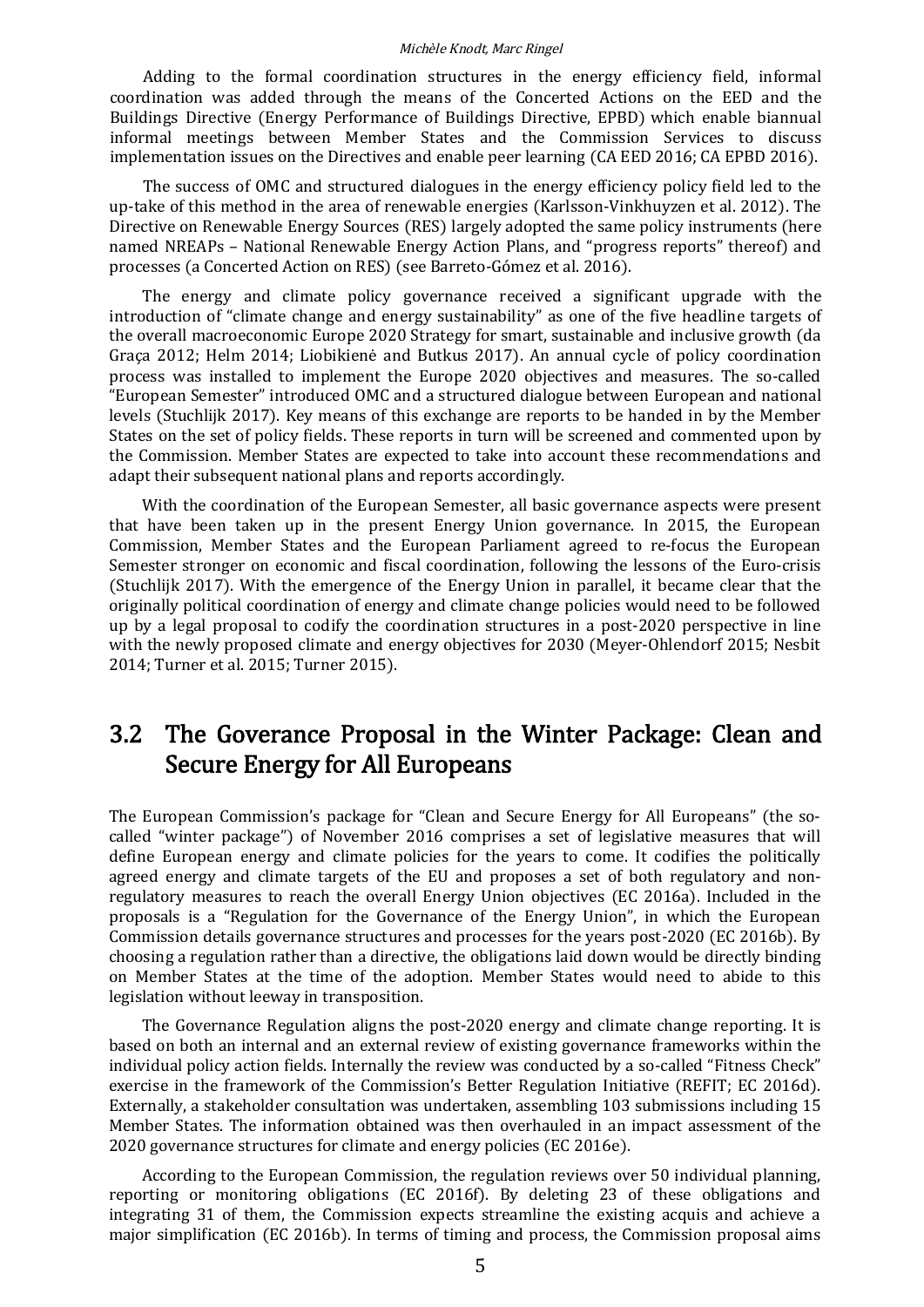to synchronise the governance process with the macroeconomic coordination of the European Semester and the planning and reporting obligations under the Paris Agreement.

The governance structure set out the Commission proposal is principally open-ended. A review of the regulation is foreseen in 2026, in line with the global stock-taking exercise of the Paris Agreement. It contains provisions asking Member States for planning and foresight exercises between one and fifty years, thus covering a period until 2070. In analytical terms, the proposed Energy Union governance can be divided into (a) strategic and long-term energy and climate planning and (b) short term reporting.

## Strategic energy and climate policy planning

The long term energy and climate planning comprises two strategic elements and processes: The integrated National Energy and Climate Plan (iNECP) with a ten year perspective on the one hand; the long-term Low Emissions Strategies with a fifty-year perspective on the other.

The iNECPs cover a ten-year-period from 2021 until 2030 and the subsequent ten-yearperiods. The plans need to follow a binding template put forward in the annex of the regulation. The standardised reporting comprises the following sections (Governance Regulation, articles 3- 13):

- (1) An overview of the process to establish the iNECP, including mandatory consultation of national stakeholders and potentially other Member States in terms of regional energy and climate cooperation
- (2) description of national objectives, targets and contributions in each of the five dimensions of the Energy Union. Article 4 of the regulation specifies further details for the areas of 'decarbonisation' including renewable energy, 'energy efficiency', 'energy security', 'internal energy market' as well as 'research, innovation and competitiveness'. Articles 5 and 6 of the regulation give further guidance on setting national targets in the fields of energy efficiency and renewable energies. The objectives mainly relate to 2030, but in some cases reach out to 2050 (decarbonisation and low carbon technologies in the framework of research and innovation).
- (3) An account of national policies and measures foreseen to meet these objectives.
- (4) An analysis of the status quo on the five dimensions of the Energy Union in the given Member State, including projections as to whether the existing policies and measures are likely to achieve the national objectives.
- (5) An assessment of the impacts of planned polices and their impact on meeting the objectives.
- $(6)$  An annex detailing the implementation of a given number of energy savings in accordance with article 7 of the revised Energy Efficiency Directive (Sajn 2017).

Unlike a pure policy monitoring tool, the iNECPs are supposed to serve as a dynamic governance tool. To this aim, the regulation puts an equally strong emphasis on the process of establishing the iNECPs as on the contents. Member States are supposed to submit their iNECPs by 1 January 2019 and 10 years thereafter for the subsequent reporting periods. In order to allow for an iterative consultation process between Member States and the Commission, the draft plans have to be handed in to the Commission by 1 January 2018 and every ten years thereafter.

This is to allow the Commission to comment on the process and give recommendations "regarding the level of ambition of objectives, targets and contributions as well as on specific policies and measures included in the plan" (EC 2016b). Likewise, interactions between existing and planned policy measures will be commented upon. Member States "shall take the utmost account of any recommendations from the Commission when finalising their integrated national energy and climate plan" (article 28; EC 2016b). As a consequence to the recommendation, a Member State is obliged to set out within one year how the recommendation is taken into account or provide justifications in case it deviates from the recommendation. It should be noted that such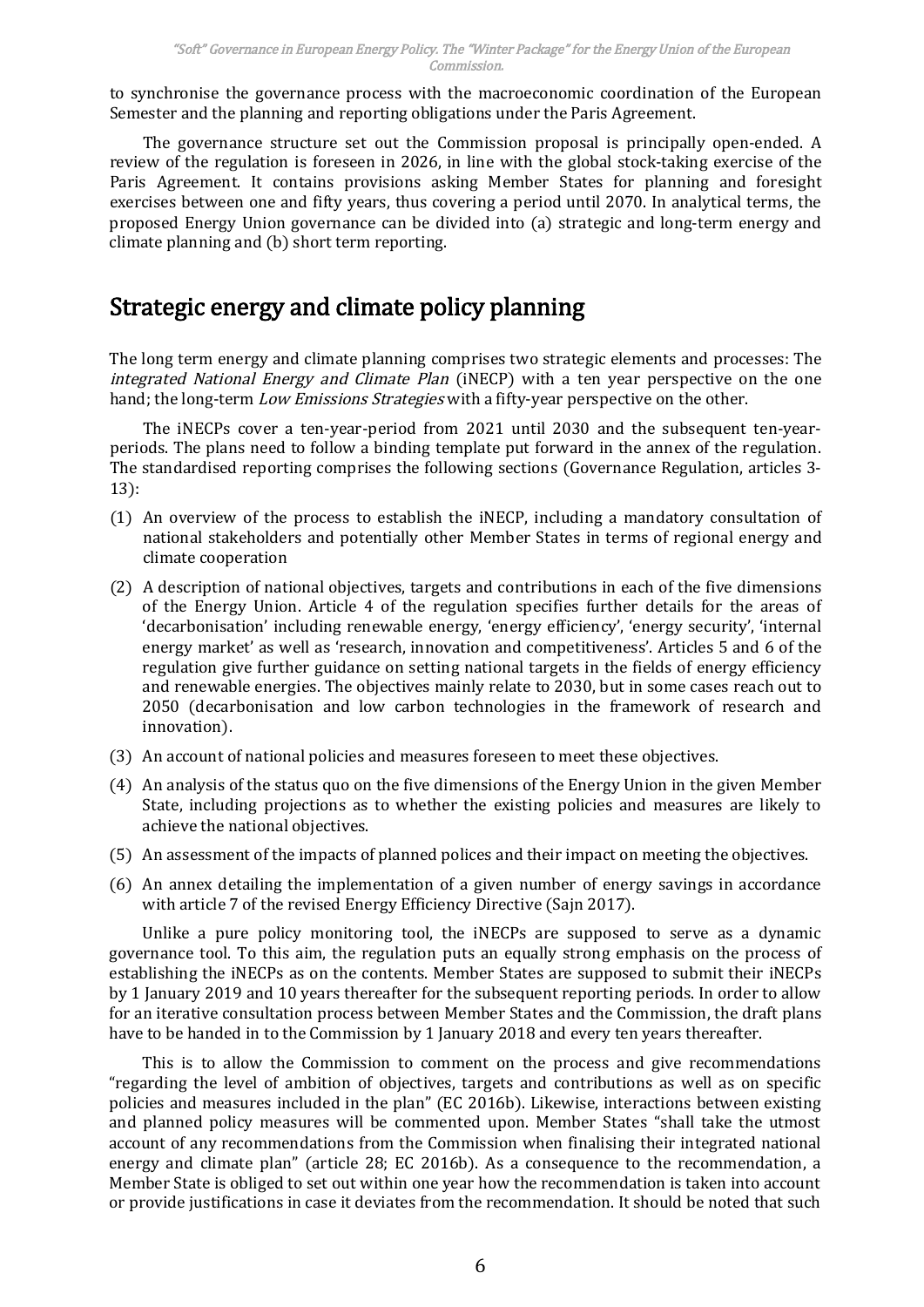a direct influence of the European level on national policy-making is presently not laid down in the acquis and implies a growing influence on national energy and climate policies.

The 10 year planning cycle is complemented by a mid-term update of the iNECPs. This update needs to be notified to the European Commission by 1 January 2024 and every ten years thereafter. Again, this update is preceded by a draft to be handed in one year earlier and lead to recommendations from the European Commission.

Second pillar in the strategic climate policy planning are the *Low Emission Strategies (LES)* covering a fifty year horizon and integrating the EU's and Member States commitments towards achieving the greenhouse gas reductions of 80-95% by 2050 in accordance with the objectives of the Paris Agreement. In parallel, the climate action is seen as key to contributing to green growth of the EU and its Member States (Ringel et al. 2015) in terms of economic transformation, jobs and growth. It thereby establishes a strong link to the macroeconomic governance within the European Semester process.

Along this integrated line of thought, the LES cover:

- (1) Total greenhouse gas emissions reductions including removals by sinks;
- (2) Emissions reductions per sector (electricity, industry, transport, buildings) as well as agriculture including land-use, land-use change and forestry (LULUCF);
- (3) Expected Progress towards low greenhouse gas emission economy (green economy), including strategies for related research, development and innovation;
- (4) Links to other national long-term planning or strategies.

The LES documents are conceived as continuous, rolling planning: Member States need to provide their strategies to the Commission by 1 January 2020 and every 10 years thereafter. A screening of the draft LES as with the iNECPs is not foreseen.

In addition to the long-term strategies and planning foreseen in the Governance Regulation further long-term strategies apply by means of individual Directives. To cite only one example, the Energy Performance of Buildings Directive (EPBD) asks for the continuation of national building renovation strategies after 2020, including a roadmap until 2050 and milestones for 2020 and 2030 (Rosenow et al. 2017).

Short-term reporting from both Member States and the European Commission complements the long term strategic planning. The reporting is foreseen in two forms: (a) biennial progress reports and (b) annual reporting. Both reporting strands are organised as structured dialogue, like in the case of the strategy documents. After Member States have handed in their reports, the Commission Services will issue recommendations on the reports which in turn need to be taken into account by the Member States when issuing an update of the respective report.

The draft Governance Directive envisages biannual progress reports on the iNECPs and climate policy issues supporting the LES. By 15 March 2021 and every two years thereafter, Member States are expected to report on:

- (1) The progress with the implementation of the iNECPs; this includes progress with reaching the targets, updated policy measures;
- (2) Various information on greenhouse gas reduction efforts, policies, measures, and updated projections;
- (3) Climate change adaptation actions, the use of revenues generated by auctioning allowances within the EU emissions trading scheme as well as financial and technology support to developing countries;
- (4) The progress on implementing policies and measures to deploy renewable energies
- (5) Detailed reporting on the further dimensions of the Energy Union, notably energy efficiency (article 19), energy security (article 20), internal energy market (article 21) as well as research, innovation and competitiveness (article 22).

Annual reporting further substantiates the governance cycle. Largely, the annual reports are to provide information to comply with the international commitments of the EU and its Member States. The information to be provided in the reports mainly relates to greenhouse gas and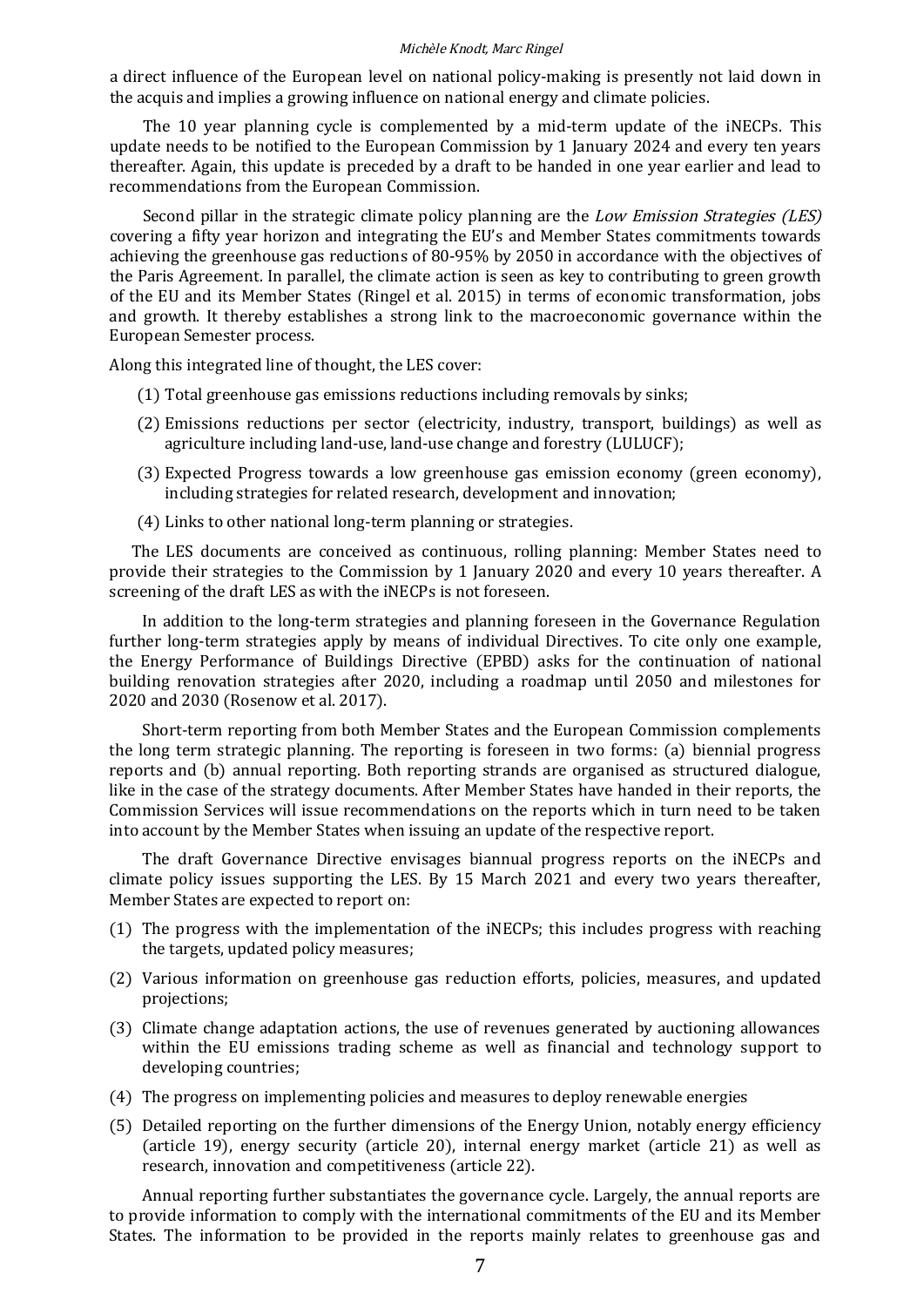LULUCF inventories as stipulated by the UNFCCC reporting (article 23). Starting date for the annual reports is March 15, 2021. In case the annual reports overlap with biannual progress reporting, both reports can be merged.

The Commission plans to set up an E-reporting platform in which Member States can upload their reports. This platform is supposed to supply technical support and data from Eurostat, the European Environment Agency (EEA) and the Joint Research Center (JRC). Further to this, the platform is supposed to facilitate dialogue between the Commission and the Member States as well as between the Member States (article 24; EC 2016b).

Following the planning and reporting obligations of the Member States, the governance regulation lays out the details for tracking progress with the Energy Union by the European Commission. As described above, the role of the European level is two-fold: (a) assess the progress Member States have made in terms of reaching the energy and climate objectives and policies; (b) providing feedback and taking corrective action, in case of insufficient ambition.

The progress assessment comprises in sum three fields of action:

- (1) Overall EU assessment in the form of the State of the Energy Union report: The report is to be submitted to the European Council and the European Parliament by 31 October every year;
- (2) Overall assessment of the Member States' national progress reports: The assessment is performed by 31 October 2021 and every two years thereafter;
- (3) Individual assessment of Member States' progress with various Directives, following different timings laid down in the individual Directives and Regulations in the energy and climate policy fields.

The Governance Regulation empowers the European Commission to take corrective action in case of inconsistencies, insufficient progress towards the overarching Energy Union objectives and insufficient ambition of the iNECPs. Generally the follow-up action takes the form of recommendation to the respective Member State which shall be taken into account. This is in line with the status quo of the European method of open coordination.

In the fields of renewable energy and energy efficiency, the Governance Regulation  $-$  if adopted in its present form - enacts precise EU policy measures to be taken in case the 2023 progress is insufficient. In this case, an automatic gap-filling mechanism would be triggered; adjusting inter alia the share of renewable energies in both the heating and cooling as well as in the transport sector and/or contributing financially towards developing renewable energy projects (Wilson 2017). Likewise, the short-fall of ambition would directly empower the European Commission to take corrective action by means of revising the Energy Efficiency Directive, the EPBD, the product efficiency regulations (eco-design) or energy efficiency measures in the transport sector (see article 27 Governance Regulation).

### 4. Discussion of the proposed governance mode

It should be noted that the analysis of the draft Governance Regulation only covers the formal coordination steps whereas in addition a multitude of informal coordination mechanisms exist in parallel throughout all policy fields (Ringel 2016). These formal mechanisms complement the overall macroeconomic and fiscal governance processes and structures of the European Semester.

Following our analysis we will now present a first tentative evaluation of the governance regulation in terms of our three criteria (i) economic efficiency; (ii) governance effectiveness and (iii) acceptance by the actors.

Ad (i) Albeit streamlined, the governance cycle remains comprehensive and resourceintensive. It asks Member States to draft and update strategies in a relatively short timeframe. This is complemented by a close-meshed reporting structure. The Commission side mirrors this process by annual reviews and recommendations directly addressing the Member States in addition to an overall review in the State of the Energy Union report.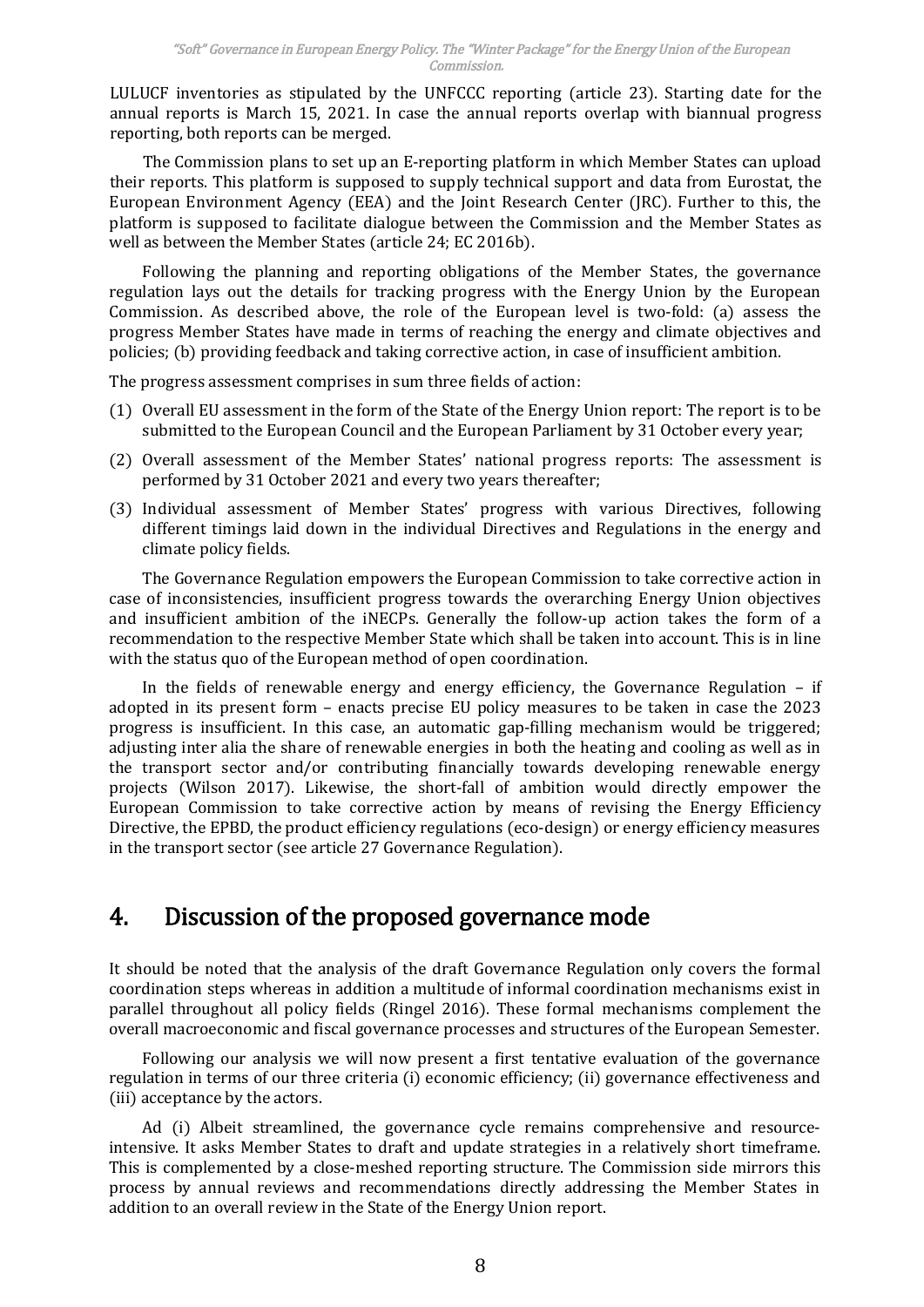The Impact Assessment analysis of the European Commission (EC 2016e) presents comparison of administrative costs for both the present reporting structure and the revised governance proposals. According to this analysis, the present reporting and monitoring exercises are likely to lead to cumulative costs for the Member States of €222.7m for the years 2021-2030. This comprises one-time installation and capacity building costs as well as cumulated annual costs ( $\epsilon$ 21.2m per annum, including annual planning and reporting costs of  $\epsilon$ 4.2m). These administrative costs occur against a background of some  $\epsilon$ 200bn investments needed in the next decade to achieve a transition towards a more secure and sustainable energy system ( $EC$  2016e).

The streamlined governance cycle is assessed to lead to cumulative costs of  $\epsilon$ 219.3m again including one-off costs and annual costs (a total of  $\epsilon$ 20.1m, including annual planning and reporting costs of  $\epsilon$ 3.0m and strategic planning costs of  $\epsilon$ 3.7m). Details of the cost estimates are analysed in the wider framework of two background studies commissioned by the Directorate Generals for Energy and Climate (Amec Forster Wheeler 2016; Trinomics 2016). Summing up the cost discussion, the streamlining of the governance process would draw on considerable synergies and lead to net cumulated economic gain of  $\epsilon$ 3.4m. Against the background of the considerably increased structured interaction, this would satisfy the criterion of economic efficiency. It has to be noted that this analysis only reviews the direct tangible costs but leaves out a quantification of further benefits of a streamlined reporting (cf. for an overview Umpfenbach 2015).

Ad (ii) According to the criterion of "governance effectiveness" the set of strategic documents (iNECPs and LEPs) as well as their monitoring in the policy progress and annual reports need to lead to supporting and eventually reaching the overall European climate and energy objectives.

Clearly, the proposed governance structures and processes have benefitted from the experiences gained with the on-going governance of the European Semester and the energy and climate monitoring processes. According to the Trinomics (2016) background study for the European Commission, 65% of interviewed stakeholders in Member States' public administrations confirmed a positive influence of reporting and planning obligations on policy developments and ambitions. Notably in the cases of renewable energy sources and the internal energy market this correlation was slightly higher.

 survey brought forward in the Fitness Check (EC 2016d) showed that 39% of surveyed actors saw EU obligations as a means to ensure compliance with the overall energy and climate objective in considerable way; 32% acknowledged moderate influence of governance on policy effectiveness. The Commission notes, however, that "old" and "new" Member States (meaning those that joined with the 2004 enlargement) differ in this aspect. With many planning and reporting obligations in place in the "old" Member States, the additional effectiveness of EU regulation is limited compared to the potential in the "new" Member States (EC 2016e).

 clear majority of respondents saw strategic planning obligations as very important to ensure the governance effectiveness. This strong emphasis on planning obligations for an effective governance is mirrored in many position papers supporting key elements of the governance regulation (see for non-exhaustive examples the positions of EEB 2016; E3G 2016; Eurelectric 2016).

In spite of cumulated 71% of the stakeholders attributing governance effectiveness to additional EU regulation, it remains at this point in time open whether the criterion of "governance effectiveness" will eventually be satisfied. This necessitates Member States' authorities effectively following the structures and procedures set out in the Governance Regulation in terms of both content but also timing. Whereas only mid-term review of the governance structures  $-$  as foreseen for 2026  $-$  will be able to effectively reply to this question, we would caution against a premature judgement. This is mainly for two key reasons:

- $(1)$  While the governance process is laid down in a stringent, densely meshed and clear manner, it can only be as good as the underlying indicators to be monitored. In case the 2030 targets in the energy and climate field remain unspecific or not directly related to clearly fixed contributions by individual Member States, the monitoring and review method will not rest on a solid foundation and can get blurred easily.
- (2) The presently laid out mechanism allows the Commission to comment on the ambition of implementation national policies and measures. In the cases of energy efficiency and RES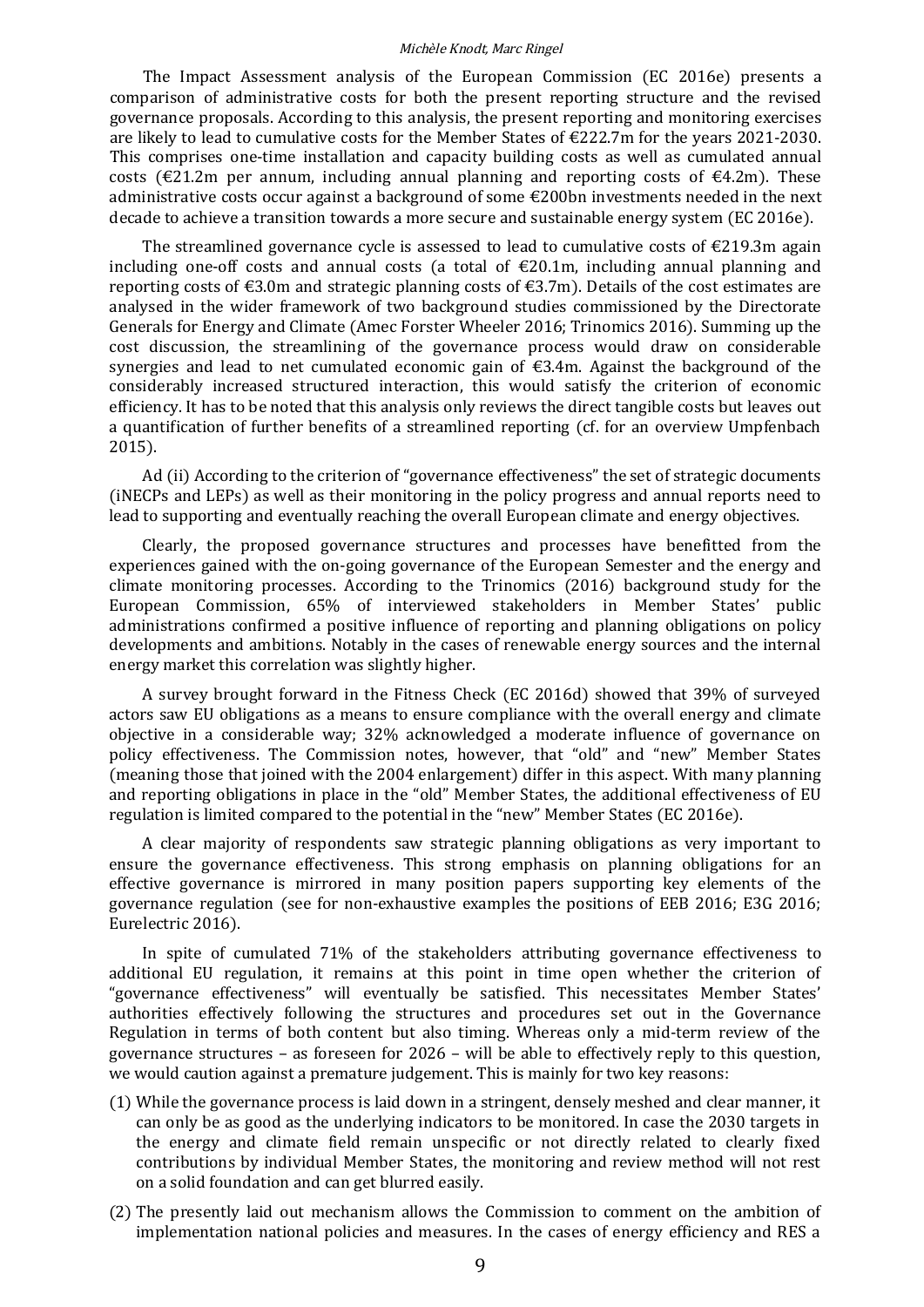#### "Soft" Governance in European Energy Policy. The "Winter Package" for the Energy Union of the European Commission.

lack of ambition and delivery might directly trigger additional legislation at European level, including the potential contribution to a fund supporting the deployment of RES in the EU. As this clearly surpasses the original concept of OMC, it remains to be seen if this is accepted by Member States. The call for more and more ambitious instruments might in extremis be judged as indirect influence on Member States' right to fully determine their national choice between different energy resources - thus surpassing article 194(2) TFEU. Along this line of thought it will be telling to evaluate the Council's position on these parts of the Governance Regulation proposal.

Ad (iii) The densely-meshed Energy Union governance cycle put forward in the proposal has to be accepted by the relevant actors (mainly Member State authorities preparing the strategies and reports) to be effective. A delay in submitting key documents engenders a delay in (a) the Commission feedback and (b) in some years in the aggregated assessment in the form of the State of the Energy Union report. Respecting the timelines and the comprehensive set of reporting will thus be crucial for the process as a whole (Slingerland et al. 2015; van Nuffel et al. 2016). It is too early to formally assess the willingness of all actors to stick to the process; still, tentative indications can be retrieved from the Impact Assessment on the Governance Regulation proposal  $(EC 2016e)$ . This assessment includes the results of a broad stakeholder consultation on possible governance options. The Commission received 109 contributions.

A total of 15 Member States replied to the consultation. In line with a majority of respondents (31%), seven Member States opted for streamlined governance legislation, combining energy and climate reporting obligations. The Commission notes: "according to stakeholders this option would i) increase the coherence of planning instruments ("improvement" or "considerable improvement' for 52% of overall respondents); ii) improve the monitoring phase ("improvement" or "considerable improvement' for 47% of overall respondents); facilitate the achievement of the Energy Union targets ("improvement" or "considerable improvement' for 44 Ψ of overall respondents) while ensuring iv) the effective implementation of the legislation ("improvement" or "considerable improvement' for 43 % of overall respondents)." (EC 2016e)

As a first tentative conclusion on criterion of "acceptance by the actors", the present approach seems to be backed by a solid number of actors. Still, several caveats apply to this qualitative judgement: (a) As underlined above, the process needs to be supported by all actors  $$ then most likely 27 Member State administrations - through the concrete support of the process in terms of input, resources and timing. (b) This support needs to be continuous over a long timespan and within tight feedback deadlines. (c) The support is largely expressed against the present lines of thought laid down in the Governance Regulation proposal. Given that the proposal will likely be amended by both Council and European Parliament, the present support is only a "snapshot picture" which might change in the course of the negotiations on the regulation.

### 5. Conclusions

This paper analysed the governance structure for the Energy Union proposed by the European Commission in its winter package.

An efficient and effective as well as accepted governance regulation is crucial for the energy and climate targets agreed at the European level. It impinges a fragmented and antagonistic interest constellation at the Member State level where especially the Eastern European Member States are extremely reluctant to contribute to the European decarbonization strategy. Thus, against this background the regulation should be efficient, effective and accepted by the actors involved.

First of all as positive effect we could witness tangible synergies by the attempt of the Commission to take into account the cross-cutting nature of energy policy and combine the energy and climate reporting for the first time. Especially with a look at the economic efficiency we could show that the separate and single reporting is much more resource intensive, time consuming and all in all more expensive. Nevertheless, the proposed tightly woven procedures will tie a crucial amount of resources.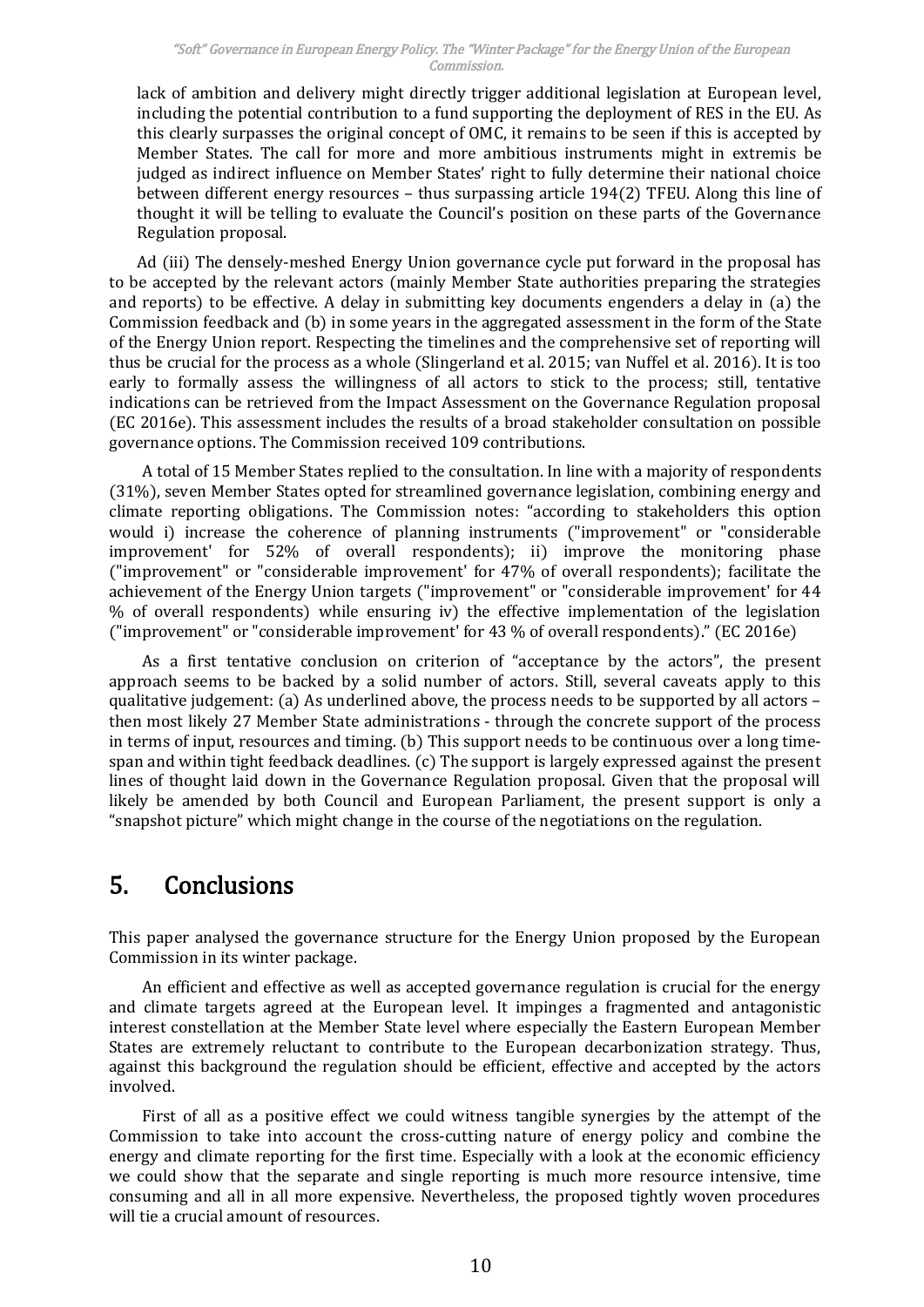Another criterion to evaluate the proposed governance structure we used was the acceptance of the actors involved. Even if it is not possible to finally evaluate the willingness of all actors due to the early stage in the process we could indicate a somehow positive resonance so far. Around half of the Member States taking part in an Impact Assessment on the Governance Regulation perceived the coherence of planning instruments as well as the monitoring phase will increase by the implementation of the regulation. A bit more reluctant the Member States assessed the impact on the European target. Around 44 percent perceived an improvement towards facilitation of the achievements of the Energy Union targets and an effective implementation of the legislation (EC 2016e).

The overall question will be whether the new regulation will help to overcome the blockade in the European energy and climate policy along the East-West cleavage described above and help achieving the agreed targets at the European level. Soft governance mechanisms in most cases are not seen to be very effective (Linsenmann/Meyer 2002) except in cases where the European Commission has a possibility to sanction non delivery as in the case of the stability and growth pact. After the review of the new regulation we would compare the new energy governance regulation as a "harder" soft governance. This point addresses the "ambition" and "delivery" gaps the Commission apprehends. At the one hand, the worries of the Commission are comprehensible as we know from the experiences of the OMC that soft governance modes are not predestinated to deliver high compliance. On the other hand, the Commission has inserted a strong tool into the regulation in order to ensure an effective use of the soft coordination. Its "blank check" to go directly for additional legislation at European level the Commission inserted in case of ambition gaps seems as a harder tool than in other OMCs.

Finally, the local level is left out. The Governance Regulation achieves a streamlining and integration of a large acquis of monitoring and reporting at national level. The 2030 targets however need strong support at local level, where the implementation of energy efficiency, RES and low-carbon technologies need to take place. Still, the proposal misses to link the on-going actions like the local Sustainable Energy and Climate Action Plans (SECPs) to the overall governance structure.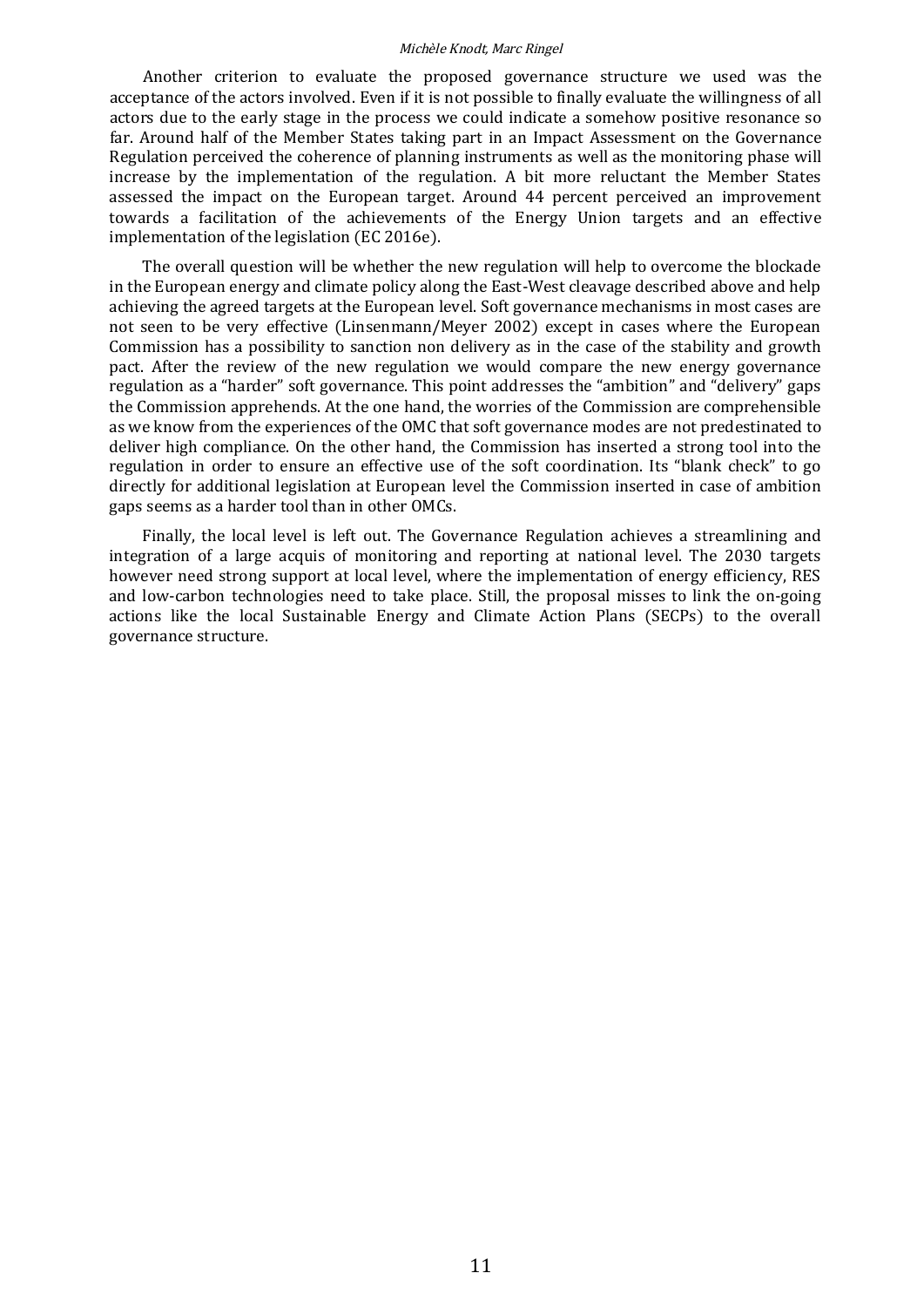# References

- Amec Forster Wheeler Amec Foster Wheeler Environment & Infrastructure UK Limited, 2016. Possible streamlining of climate and energy reporting requirements in areas with interlinkages. https://publications.europa.eu/de/publication-detail/-/publication/ce377b17 f4e1-11e6-8a35-01aa75ed71a1/language-en/format-PDF (3 March, 2017).
- Barreto-Gómez, L., Schenk, C., Althavale, S, 2016. Concerted Action on the Renewable Energy Directive. Executive Summary. http://www.cares.eu/fileadmin/cares/public/Reports/Final\_Executive\_Summary/CA-RES Executive Summary 2016.pdf (3 March, 2017).
- Behning, U. 2004. Die 'neue Methode der offenen Koordination': Versuche der integrationstheoretischen Klassifizierung einer neuen Form des sozialpolitischen Regierens in der Europäischen Union. Österreichische Zeitschrift für Politikwissenschaft 33:127–36.
- CA EPBD, 2012. Concerted Action on the Energy Performance of Buildings Direcitve. http://www.epbd-ca.org/index.cfm?cat=home#objectives (3 March, 2017).
- Coalition for Energy Savings, 2013. Coalition Guide to the Energy Efficiency Directive. http://eedguidebook.energycoalition.eu/images/PDF/EED.pdf (3 March, 2017).
- da Graça Carvalho, M., 2012. EU energy and climate change strategy. Energy, 40, 19–22.
- E3G Third Generation Environmentalism Ltd, 2016. EU Clean Energy Package "Politically Cautious". https://www.e3g.org/news/media-room/eu-clean-energy-package-politicallycautious (4 March, 2017).
- EC European Commission, 2012. Europe 2020 Making it happen: the European Semester. http://ec.europa.eu/europe2020/making-it-happen/index\_en.htm (3 March, 2017).
- EC European Commission, 2016a. Memo. New Energy Union Governance to Deliver Common Goals. European Commission, Brussels.
- EC European Commission, 2016b. Proposal for a Regulation on the Governance of the Energy Union. COM(2016) 759 final. European Commission, Brussels.
- EC European Commission, 2016c. Clean Energy for All Europeans. Website overview. https://ec.europa.eu/energy/en/news/commission-proposes-new-rules-consumer-centredclean-energy-transition (2 March, 2017).
- EC European Commission, 2016d. Fitness Check. Reporting, Planning and Monitoring Obligations in the EU Energy acquis. SWD(2016) 397 final. European Commission, Brussels.
- EC European Commission, 2016e. Impact Assessment accompanying the document Proposal for Regulation of the European Parliament and the Council on the Governance of the Energy Union. SWD(2016) 394 final. European Commission, Brussels.
- EC European Commission, 2016f. Clean Energy for All Europeans. Communication. COM(2016)860 final. European Commission, Brussels.
- EEB European Environmental Bureau, 2016. EU on thin ice with Winter Package. http://www.eeb.org/index.cfm/news-events/news/eu-on-thin-ice-with-winter-package/ (4 March, 2017).
- Eurelectric, 2016. Clean Energy Package stimulates market integration and cost-efficient renewables - lacks consistency on market design and consumer empowerment. http://www.eurelectric.org/news/2016/clean-energy-package-stimulates-marketintegration-and-cost-efficient-renewables-lacks-consistency-on-market-design-andconsumer-empowerment/ (4 March, 2017).

European Council 2000: Presidency Conclusion, 23/24 March 2000, Lisbon.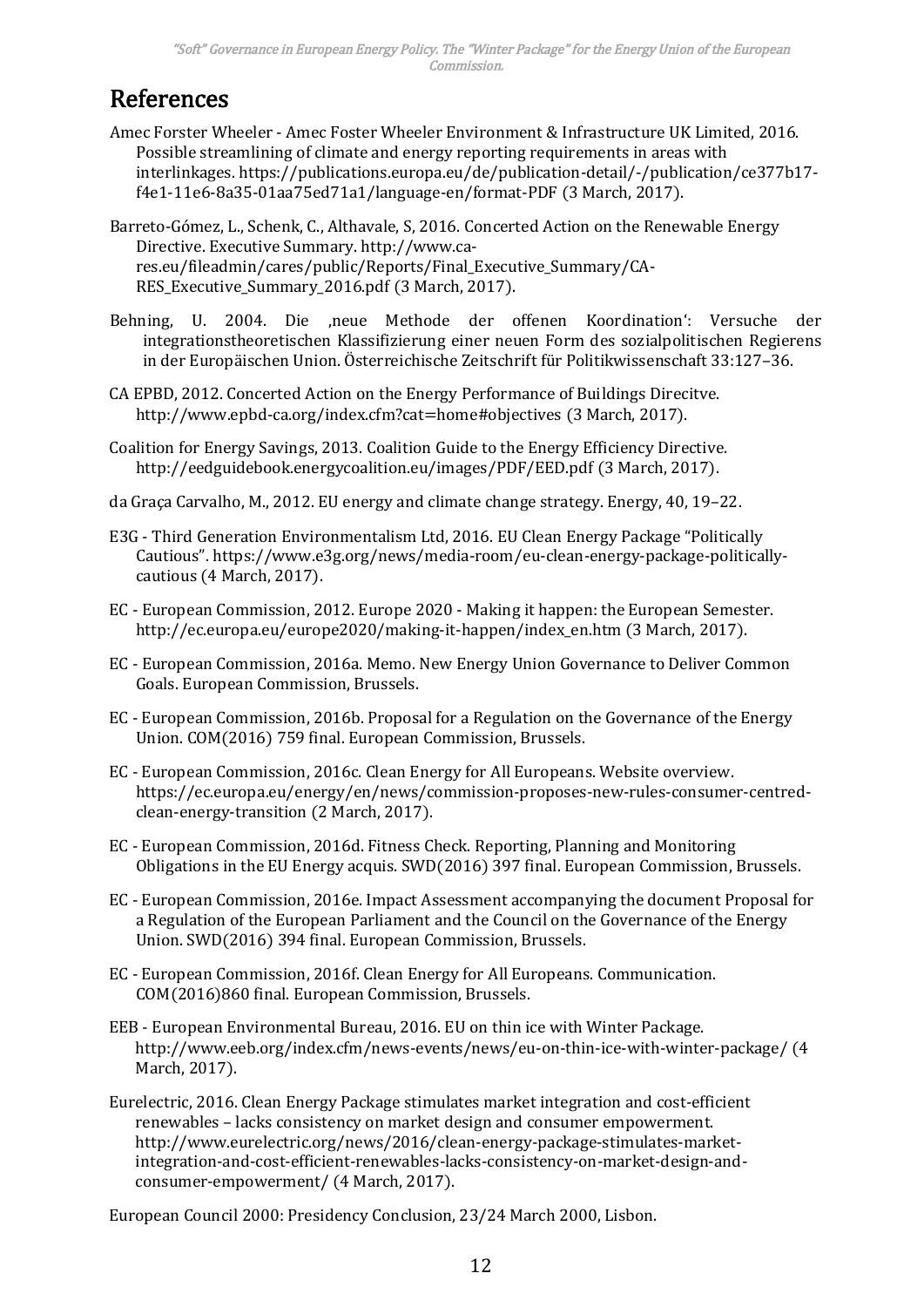- Fischer, S. 2014. The EU's New Energy and Climate Policy Framework for 2030, SWP Comments, 55, December 2014, Berlin.
- Gillingham, K., Newell, R.G., Palmer, K., 2009. Energy Efficiency Economics and Policy. Annual Review of Resource Economics, 1, 597–620.
- Hartlapp, M. 2009. Learning about policy learning. Reflections on the European Employment Strategy. In: European Integration Online Papers, Jg. 13, H. Special Issue 1, Art.
- Helm, D., 2014. The European framework for energy and climate policies. Energy Policy, 64, 29– 35.
- Karlsson-Vinkhuyzen, S.I., Jollands, N., Staudt, L., 2012. Global governance for sustainable energy. The contribution of a global public goods approach. Ecological Economics, 83, 11–18.
- Knodt, M. 2016. Die Energiepolitik der Europäischen Union und Städte, in: Jörg Kemmerzell/Knodt, Michèle/Tews, Anne (Hrsg.): Städte und Energiepolitik im europäischen Mehrebenensystem. Zwischen Energiesicherheit, Nachhaltigkeit und Wettbewerb, Nomos, 23-44.f ioom
- Knodt, M. 2017 forthcoming. Energy Policy, in: Heinelt, Hubert/Münch Sybille (eds.), Handbook of European Policy, Palgrave.
- Knodt, M., Stoiber, M. 2010. Comparative politics in the context of multilevel analysis. Zeitschrift für Vergleichende Politikwissenschaft, 4/1/2010 online version.
- Kooiman, J, 2002. Governance: A Socio-Political Perspective. In: Jürgen Grote and Bernard Gbikpi, eds, Participatory Governance: Political and Societal Implications. Opladen: Leske  $+$  Budrich. pp. 71–96.
- Linsenmann, I., Meyer, C. 2002. Dritter Weg, Übergang oder Teststrecke? Theoretische Konzeption und Praxis der offenen Politikkoordinierung, in: Integration4/25, 285-296.
- Liobikienė, G., Butkus, M., 2017. The European Union possibilities to achieve targets of Europe 2020 and Paris agreement climate policy. Renewable Energy, 106, 298–309.
- Meyer-Ohlendorf, N. 2015. An Effective Governance System for 2030 EU Climate and Energy Policy: Design and Requirements. Discussion Paper. Ecologic Discussion Paper Series, 2015, 1–25. http://ecologic.eu/sites/files/publication/2015/meyer-ohlendorf-15-effectivegovernance-syystem-2030.pdf (3 March, 2017).
- Müller, F., Knodt, M. Piefer, N. 2015. Conceptualizing Emerging Powers and EU Energy Governance: Towards a Research Agenda, in: Challenges of EU External Energy Governance towards Emerging Powers, Ashgate, (eds. with Nadine Piefer, Franziska Müller), 17-32.
- Nesbit, M., 2014. Getting Delivery Right: The EU 2030 Climate and Energy Targets and the Challenge of Governance. http://www.ieep.eu/assets/1659/IEEP\_EU2030\_governance\_paper.pdf (3 March, 2017).
- Ringel, M., 2016. Energy efficiency policy governance in a multi-level administration structure. Energy Efficiency, 1–24.
- Ringel, M., Schlomann, B., Krail, M., Rohde, C., 2016. Towards a green economy in Germany? The role of energy efficiency policies. Applied Energy, 1293–1303.
- Rosenow, J., Cowart, R., Bayer, E., Fabbri, M., 2017. Assessing the European Union's energy efficiency policy. Will the winter package deliver on 'Efficiency First'? Energy Research  $&$ Social Science, 26, 72–79 (2 March, 2017).
- Sajn, N., 2017. Revised Energy Efficiency Directive. European Parliamentary Research Service, 1–8 (2 March, 2017).